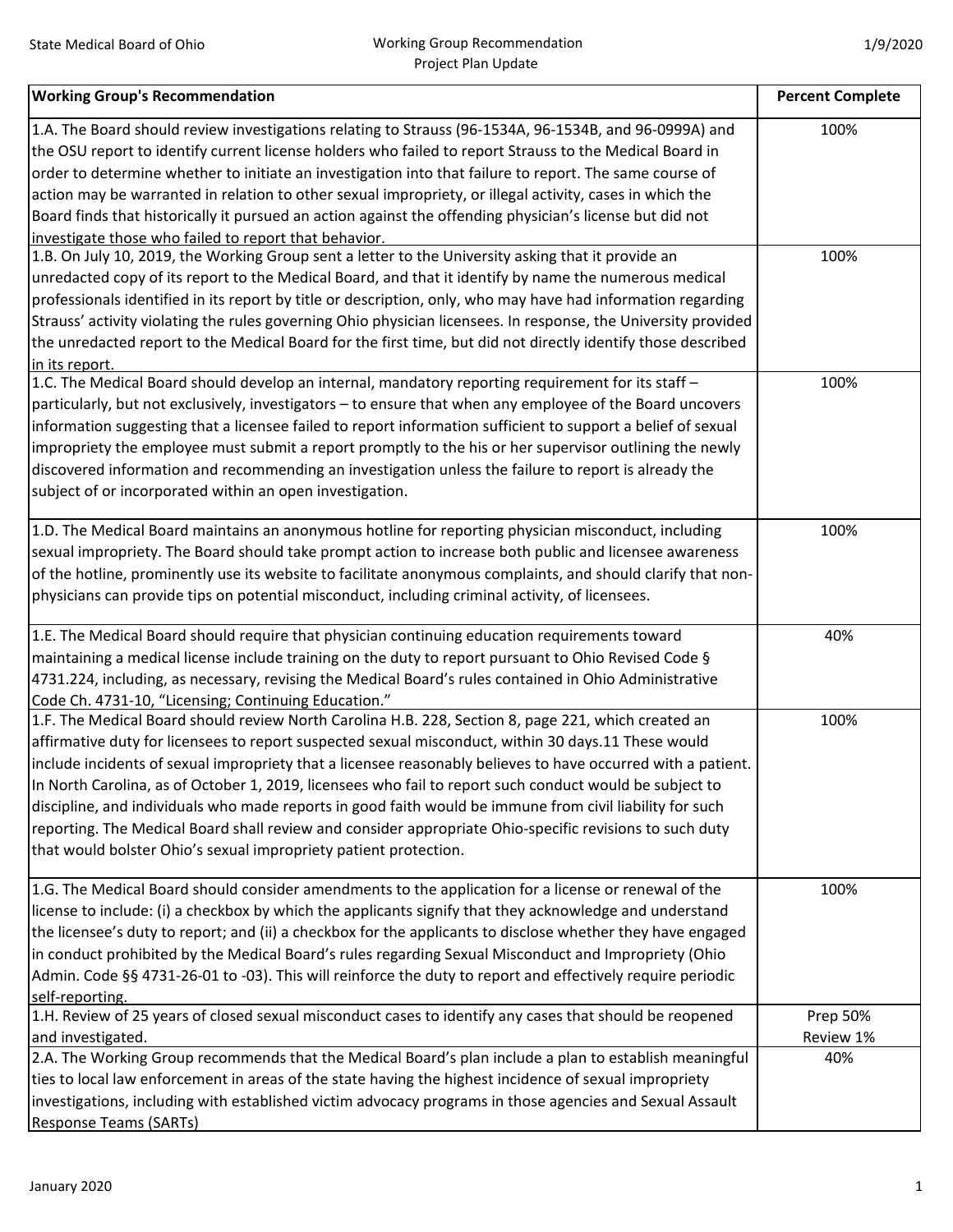| <b>Working Group's Recommendation</b>                                                                         | <b>Percent Complete</b> |
|---------------------------------------------------------------------------------------------------------------|-------------------------|
| 2.B. The Working Group recommends that the Medical Board's plan include instruction to contact law            | 75%                     |
| enforcement upon the opening of a sexual impropriety investigation to determine whether law                   |                         |
| enforcement has received or is investigating allegations against the subject of the Medical Board's           |                         |
| investigation                                                                                                 |                         |
| 2.C. The Working Group recommends that the Medical Board's plan include guidance on when to involve           | 100%                    |
| law enforcement or the prosecutor's office so that the dual purposes of law enforcement conducting a          |                         |
| criminal investigation and the Medical Board conducting an administrative investigation are best served.      |                         |
| 2.D. The Working Group recommends that the Medical Board's plan include Medical Board staff training in       | 75%                     |
| recognizing criminal sexual abuse, which is not a substitute for consulting law enforcement or local          |                         |
| prosecutors.                                                                                                  |                         |
| 2.E. Early involvement of law enforcement is critical where potential criminal conduct is detected, both to   | 100%                    |
| gather information for the Medical Board investigation as well as to aide law enforcement to identify and     |                         |
| investigate criminal activity. As a result, depending upon the nature of the conduct, victims, and specific   |                         |
| circumstances of each case, the Medical Board's protocol must allow for its employees to exercise sound       |                         |
| investigative judgment on when to diverge from that protocol and contact law enforcement immediately          |                         |
| and directly, without risking internal or disciplinary reprimand.                                             |                         |
| 2.F. The Medical Board expressed interest in amending the sexual battery statute(s) in Revised Code           | 50%                     |
| Chapter 29 so that a violation in the context of certain physician-patient relationships constitutes criminal |                         |
| conduct by the nature of that relationship. The Working Group recommends that the Medical Board               |                         |
| pursue this and other initiatives to better define and allow effective prosecution of criminal sexual conduct |                         |
| by physicians, including, for example, extending statutes of limitation and defining physician criminal       |                         |
| conduct. Additionally, the Medical Board should review recent changes to North Carolina law enacted           |                         |
|                                                                                                               |                         |
| August 1, 2019 from House Bill 228, Part VI, beginning on page 20, which created a new criminal offense,      |                         |
| punishable as a felony for sexual contact or penetration under pretext of medical treatment. A similar        |                         |
| statute in Ohio would serve to deter physicians from this type of felonious conduct in the future.            |                         |
| 2.G. While the Working Group focused on the Strauss investigation and the above recommendations focus         | 25%                     |
| on investigating criminal sexual conduct, the Medical Board is encouraged to apply the lessons learned and    |                         |
| techniques developed to include law enforcement in any case in which illegal activity is suspected or         |                         |
| uncovered.                                                                                                    |                         |
| 3.A. The Medical Board should access available resources by entering into a consulting agreement with the     | 25%                     |
| Office of Internal Audit in the Office of Budget and Management to ensure its internal controls are model     |                         |
| policies and to suggest process improvements where necessary. Further, the Medical Board should engage        |                         |
| the Auditor of State to perform a compliance and/or performance audit of the Medical Board's adherence        |                         |
| to its own standards regarding investigation of sexual impropriety allegations.                               |                         |
| 3.B. The Medical Board should develop a practice to regularly review the decisions, or a meaningful           | 100%                    |
| percentage thereof, made by the Secretary and Supervising Member to close a sexual impropriety case           |                         |
| without investigation or to close a case after investigation and without referral for law enforcement. That   |                         |
| review should include legal staff, investigative staff, and an internal or outside victim advocate.           |                         |
| 3.C. The Medical Board should consider a review of the manner in which investigative reports are delivered    | 25%                     |
| to enforcement attorneys, and whether and how to deliver them to Board Members other than the                 |                         |
| Secretary and Supervising Member involved in approving them for enforcement, so that the Board, as a          |                         |
| whole, is informed at least of the basis for closing sexual impropriety cases even if not informed of the     |                         |
| identity of the subject of the allegation.                                                                    |                         |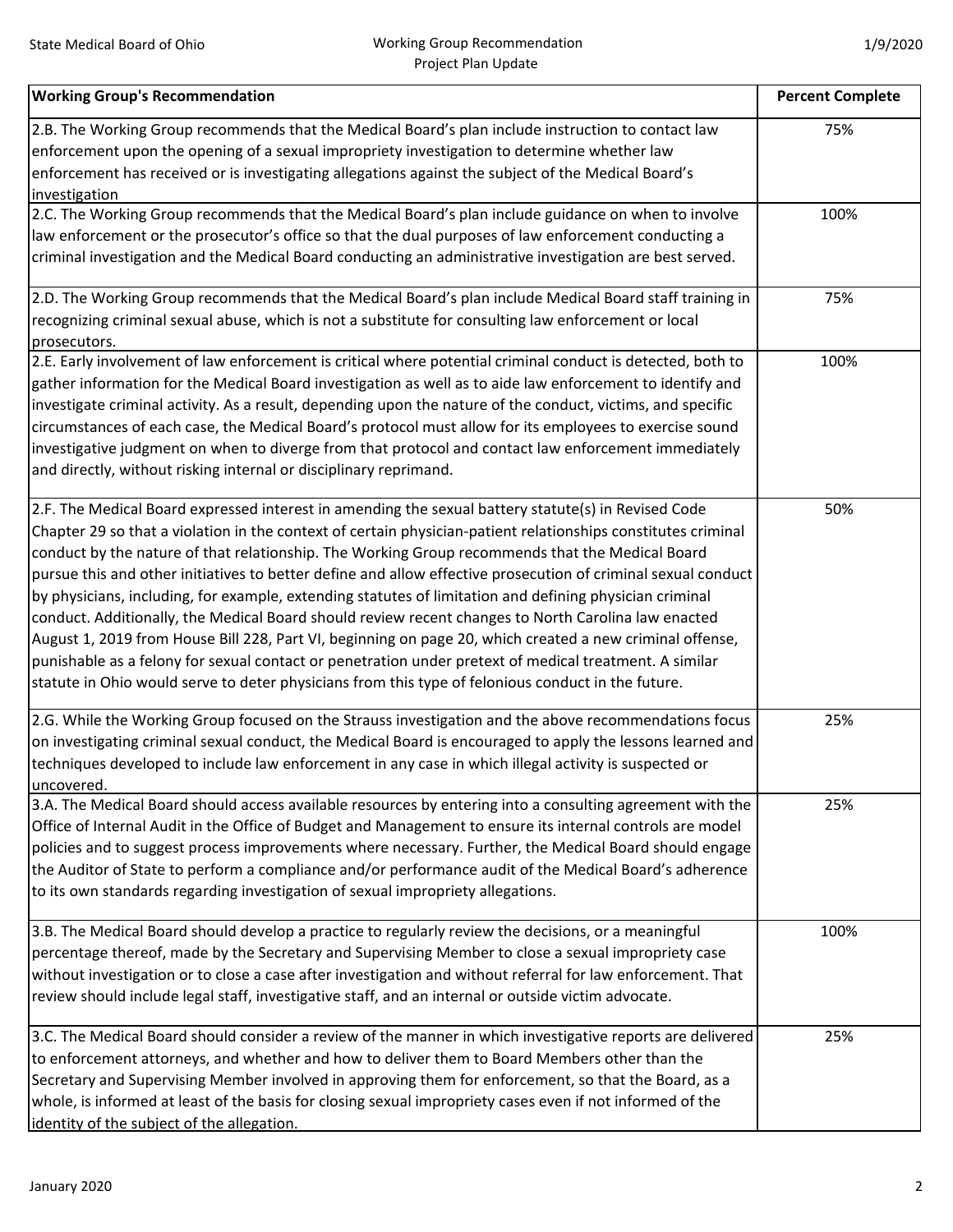| <b>Working Group's Recommendation</b>                                                                                                                                                                                                                                                                                                                                                                                                                                                                                                                                                                                                                                                                                                                                                                                                                                                                                                                                                                                                                                                                                                                                                                                                                                                                                                                                                                                                                                                                                                                    | <b>Percent Complete</b> |
|----------------------------------------------------------------------------------------------------------------------------------------------------------------------------------------------------------------------------------------------------------------------------------------------------------------------------------------------------------------------------------------------------------------------------------------------------------------------------------------------------------------------------------------------------------------------------------------------------------------------------------------------------------------------------------------------------------------------------------------------------------------------------------------------------------------------------------------------------------------------------------------------------------------------------------------------------------------------------------------------------------------------------------------------------------------------------------------------------------------------------------------------------------------------------------------------------------------------------------------------------------------------------------------------------------------------------------------------------------------------------------------------------------------------------------------------------------------------------------------------------------------------------------------------------------|-------------------------|
| 3.D. The Medical Board should continue its practice of reviewing aging cases and reviewing the time taken<br>to complete investigations, not to the detriment of the quality of those investigations, but to ensure that a<br>case is investigated and any citation issued promptly, and never again permitted to languish inactive.                                                                                                                                                                                                                                                                                                                                                                                                                                                                                                                                                                                                                                                                                                                                                                                                                                                                                                                                                                                                                                                                                                                                                                                                                     | 100%                    |
| 3.E. The Medical Board should review the practices of comparable state medical boards, to assess the use<br>of a similar two-member team to oversee investigations, and to identify feasible quality assurance<br>methods.                                                                                                                                                                                                                                                                                                                                                                                                                                                                                                                                                                                                                                                                                                                                                                                                                                                                                                                                                                                                                                                                                                                                                                                                                                                                                                                               | 25%                     |
| 4.A. Effective in 1999, the General Assembly amended § 4731.22(F)(5) to permit sharing the investigation<br>with law enforcement and other regulatory agencies. The Working Group supports the Medical Board's<br>proposal to amend it further to replace "governmental agencies" with "governmental entity" to help<br>alleviate unnecessary definitional restrictions on the Board's permission to share investigative information.                                                                                                                                                                                                                                                                                                                                                                                                                                                                                                                                                                                                                                                                                                                                                                                                                                                                                                                                                                                                                                                                                                                    | 50%                     |
| 4.B. In the Strauss case, the enforcement and internal tracking records that may have existed would have<br>provided accountability for the Board's inaction. The Working Group recommends that the Medical Board<br>make public its internal materials that do not themselves constitute a "report required to be submitted to<br>the board under this chapter, a complaint, or information received by the board pursuant to an<br>investigation or pursuant to an inspection " under $\S$ 4731.22(F)(5) when closing a case without formal<br>action.                                                                                                                                                                                                                                                                                                                                                                                                                                                                                                                                                                                                                                                                                                                                                                                                                                                                                                                                                                                                 | 100%                    |
| 4.C. The Working Group recommends a statutory change to allow the President of the Board, or<br>designated Member(s), to authorize the release of an investigation, subject to appropriate redaction,<br>when in his or her professional judgment, disclosure of such information would avert or minimize a threat<br>to public health or safety.                                                                                                                                                                                                                                                                                                                                                                                                                                                                                                                                                                                                                                                                                                                                                                                                                                                                                                                                                                                                                                                                                                                                                                                                        | 50%                     |
| 4.D. The Working Group recommends a statutory change that would permit the Board, or designated<br>Member(s), to authorize the release of investigative information, subject to appropriate redaction, for<br>good cause, specifically including upon request of a law enforcement agency.                                                                                                                                                                                                                                                                                                                                                                                                                                                                                                                                                                                                                                                                                                                                                                                                                                                                                                                                                                                                                                                                                                                                                                                                                                                               | 50%                     |
| 4.E. The Board should document and disclose the reason for closing a case after investigation when the<br>decision is made not to pursue formal action, and publicly disclose the existence of and status of pending<br>cases.<br>4.E.1 Pursuant to Ohio Revised Code § 4731.22(F)(6), the Board reports quarterly on case disposition. For<br>closed cases, the report requires: (a) case number; (b) type of license or certificate; (c) a description of the<br>allegations contained in the complaint; and, (d) the disposition. The Working Group recommends adding<br>sub-part "e" to this list, requiring disclosure of the reason for closure for any case investigated and closed<br>without formal action.<br>4.E.2 In addition, under § 4731.22(F)(6), the Medical board is required to quarterly report how many cases<br>are still pending. The Working Group recommends adding additional descriptors about the pending cases,<br>including the date the complaint was received or opened, the case number assigned, the type of license or<br>certificate to practice, if any, held by the individual against whom the complaint is directed, a brief<br>categorical description of the type of complaint as alleged and a requirement that it include " for any<br>investigations that remain pending after one year, the reasons the investigations remain pending."<br>4.E.3 While the Board should pursue statutory changes to this effect, the current statute should not<br>prohibit the Board from taking these steps immediately. | 75%                     |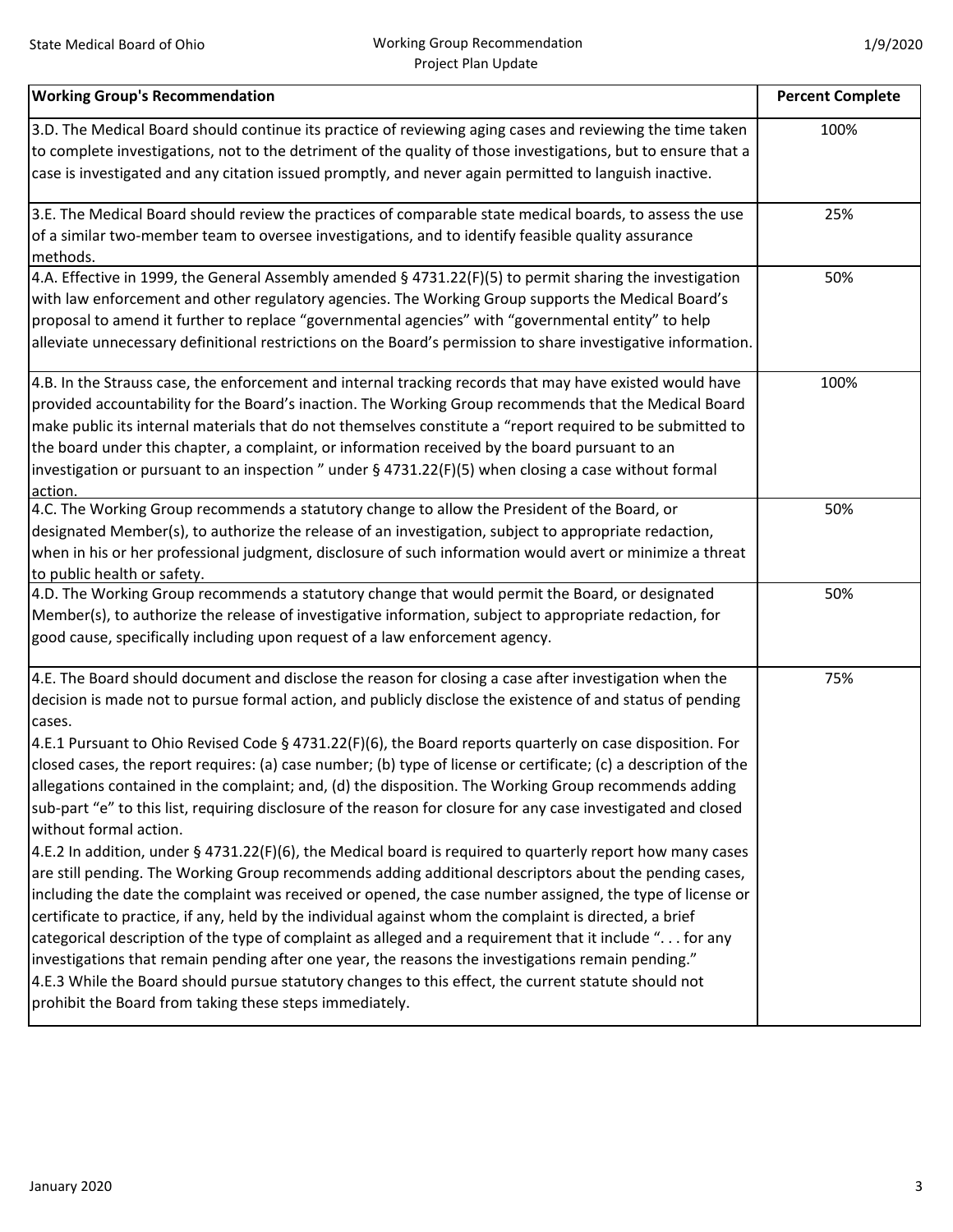| 4.F. The Working Group recommends a time-limit on confidentiality under § 4731.22(F)(5), or, at least, the<br>50%<br>confidentiality reserved to the Board's investigation materials, with continued protection of patient and<br>other information that is confidential regardless of its inclusion in an investigation. Such limitations may<br>include a provision to make the report of investigation available, subject to appropriate redaction, once<br>formal action is taken against a physician licensee.<br>4.G. As part of its October 1, 2019 report, the Medical Board shall make any additional recommendations<br>100%<br>to the Working Group which would allow for more transparency in its investigations and the closure of<br>complaints when no action is taken by the board, including changes to § 4731.22(F)(5) and the viability of a<br>sunset to investigative confidentiality.<br>5.A. The Medical Board should review and compare the Board's number, structure and processes to other<br>0% - waiting for FSMB |
|-----------------------------------------------------------------------------------------------------------------------------------------------------------------------------------------------------------------------------------------------------------------------------------------------------------------------------------------------------------------------------------------------------------------------------------------------------------------------------------------------------------------------------------------------------------------------------------------------------------------------------------------------------------------------------------------------------------------------------------------------------------------------------------------------------------------------------------------------------------------------------------------------------------------------------------------------------------------------------------------------------------------------------------------------|
|                                                                                                                                                                                                                                                                                                                                                                                                                                                                                                                                                                                                                                                                                                                                                                                                                                                                                                                                                                                                                                               |
|                                                                                                                                                                                                                                                                                                                                                                                                                                                                                                                                                                                                                                                                                                                                                                                                                                                                                                                                                                                                                                               |
|                                                                                                                                                                                                                                                                                                                                                                                                                                                                                                                                                                                                                                                                                                                                                                                                                                                                                                                                                                                                                                               |
|                                                                                                                                                                                                                                                                                                                                                                                                                                                                                                                                                                                                                                                                                                                                                                                                                                                                                                                                                                                                                                               |
|                                                                                                                                                                                                                                                                                                                                                                                                                                                                                                                                                                                                                                                                                                                                                                                                                                                                                                                                                                                                                                               |
|                                                                                                                                                                                                                                                                                                                                                                                                                                                                                                                                                                                                                                                                                                                                                                                                                                                                                                                                                                                                                                               |
|                                                                                                                                                                                                                                                                                                                                                                                                                                                                                                                                                                                                                                                                                                                                                                                                                                                                                                                                                                                                                                               |
|                                                                                                                                                                                                                                                                                                                                                                                                                                                                                                                                                                                                                                                                                                                                                                                                                                                                                                                                                                                                                                               |
|                                                                                                                                                                                                                                                                                                                                                                                                                                                                                                                                                                                                                                                                                                                                                                                                                                                                                                                                                                                                                                               |
|                                                                                                                                                                                                                                                                                                                                                                                                                                                                                                                                                                                                                                                                                                                                                                                                                                                                                                                                                                                                                                               |
|                                                                                                                                                                                                                                                                                                                                                                                                                                                                                                                                                                                                                                                                                                                                                                                                                                                                                                                                                                                                                                               |
| appropriately sized state medical boards, using available national membership resources as examples<br>audit                                                                                                                                                                                                                                                                                                                                                                                                                                                                                                                                                                                                                                                                                                                                                                                                                                                                                                                                  |
| where appropriate, in order to determine whether there are recommendations for changes to the Medical                                                                                                                                                                                                                                                                                                                                                                                                                                                                                                                                                                                                                                                                                                                                                                                                                                                                                                                                         |
| Board of Ohio's size, membership, structure or member-involved processes. This review and                                                                                                                                                                                                                                                                                                                                                                                                                                                                                                                                                                                                                                                                                                                                                                                                                                                                                                                                                     |
| recommendation should include a review of the existing roles of the Supervising Member and Secretary.                                                                                                                                                                                                                                                                                                                                                                                                                                                                                                                                                                                                                                                                                                                                                                                                                                                                                                                                         |
| The review should also inform                                                                                                                                                                                                                                                                                                                                                                                                                                                                                                                                                                                                                                                                                                                                                                                                                                                                                                                                                                                                                 |
| whether other medical boards include member(s) from law enforcement.                                                                                                                                                                                                                                                                                                                                                                                                                                                                                                                                                                                                                                                                                                                                                                                                                                                                                                                                                                          |
| 5.B. The Working Group acknowledges pronounced conflict between the Medical Board's investigative<br>25%                                                                                                                                                                                                                                                                                                                                                                                                                                                                                                                                                                                                                                                                                                                                                                                                                                                                                                                                      |
| staff and both its Members and its enforcement staff. The Medical Board should evaluate the conflict(s)                                                                                                                                                                                                                                                                                                                                                                                                                                                                                                                                                                                                                                                                                                                                                                                                                                                                                                                                       |
| between its investigative and enforcement staff, as well as investigative staff and management, and                                                                                                                                                                                                                                                                                                                                                                                                                                                                                                                                                                                                                                                                                                                                                                                                                                                                                                                                           |
| provide suggested resolution(s) that would encourage all staff to work collaboratively, as the Board cannot                                                                                                                                                                                                                                                                                                                                                                                                                                                                                                                                                                                                                                                                                                                                                                                                                                                                                                                                   |
| achieve its best work for protecting the public when tensions between these factions inhibit meaningful                                                                                                                                                                                                                                                                                                                                                                                                                                                                                                                                                                                                                                                                                                                                                                                                                                                                                                                                       |
| collaboration toward their shared goal                                                                                                                                                                                                                                                                                                                                                                                                                                                                                                                                                                                                                                                                                                                                                                                                                                                                                                                                                                                                        |
| 6.A. The Working Group recommends, and the Medical Board indicated that it has begun, developing<br>25%                                                                                                                                                                                                                                                                                                                                                                                                                                                                                                                                                                                                                                                                                                                                                                                                                                                                                                                                       |
| victim advocacy expertise internally, and identifying the victim advocacy network(s) available in law                                                                                                                                                                                                                                                                                                                                                                                                                                                                                                                                                                                                                                                                                                                                                                                                                                                                                                                                         |
| enforcement and prosecutors' offices, including investigators becoming involved in area Sexual Assault                                                                                                                                                                                                                                                                                                                                                                                                                                                                                                                                                                                                                                                                                                                                                                                                                                                                                                                                        |
| Response Teams (SARTs) where they exist.                                                                                                                                                                                                                                                                                                                                                                                                                                                                                                                                                                                                                                                                                                                                                                                                                                                                                                                                                                                                      |
| 6.B. The Medical Board should build upon the training its staff received in May 2019 on this subject, and by<br>100%                                                                                                                                                                                                                                                                                                                                                                                                                                                                                                                                                                                                                                                                                                                                                                                                                                                                                                                          |
| the end of calendar year 2019:                                                                                                                                                                                                                                                                                                                                                                                                                                                                                                                                                                                                                                                                                                                                                                                                                                                                                                                                                                                                                |
| 6.B. 1 Develop annual training goals for investigative and enforcement staff on survivor-centered and                                                                                                                                                                                                                                                                                                                                                                                                                                                                                                                                                                                                                                                                                                                                                                                                                                                                                                                                         |
| trauma-informed investigative techniques                                                                                                                                                                                                                                                                                                                                                                                                                                                                                                                                                                                                                                                                                                                                                                                                                                                                                                                                                                                                      |
| 6.B.2 In consultation with a victim advocate, finalize the proposed "Sexual Misconduct Complaint                                                                                                                                                                                                                                                                                                                                                                                                                                                                                                                                                                                                                                                                                                                                                                                                                                                                                                                                              |
| Protocol" presented to the Working Group                                                                                                                                                                                                                                                                                                                                                                                                                                                                                                                                                                                                                                                                                                                                                                                                                                                                                                                                                                                                      |
| 6.B.3 In consultation with victim advocates and investigative professionals, update the investigation                                                                                                                                                                                                                                                                                                                                                                                                                                                                                                                                                                                                                                                                                                                                                                                                                                                                                                                                         |
| manual accordingly, allowing for modern investigative practices that take into account the survivor's needs                                                                                                                                                                                                                                                                                                                                                                                                                                                                                                                                                                                                                                                                                                                                                                                                                                                                                                                                   |
| and preferences, such as:                                                                                                                                                                                                                                                                                                                                                                                                                                                                                                                                                                                                                                                                                                                                                                                                                                                                                                                                                                                                                     |
| 6.B.3a eliminating administrative closure of sexual impropriety cases when a survivor fails                                                                                                                                                                                                                                                                                                                                                                                                                                                                                                                                                                                                                                                                                                                                                                                                                                                                                                                                                   |
| to come forward initially,                                                                                                                                                                                                                                                                                                                                                                                                                                                                                                                                                                                                                                                                                                                                                                                                                                                                                                                                                                                                                    |
| 6.B.3b allowing multiple interviews and conducting the interviews at the times of the survivor's or                                                                                                                                                                                                                                                                                                                                                                                                                                                                                                                                                                                                                                                                                                                                                                                                                                                                                                                                           |
| witnesses' choosing (including outside of regular business hours or the regular workweek),                                                                                                                                                                                                                                                                                                                                                                                                                                                                                                                                                                                                                                                                                                                                                                                                                                                                                                                                                    |
| 6.B.3c removing the requirement that meetings with complainants and witnesses in sexual impropriety                                                                                                                                                                                                                                                                                                                                                                                                                                                                                                                                                                                                                                                                                                                                                                                                                                                                                                                                           |
| investigations must be conducted in a neutral location, and                                                                                                                                                                                                                                                                                                                                                                                                                                                                                                                                                                                                                                                                                                                                                                                                                                                                                                                                                                                   |
| 6.B.3d eliminating the provision that finds a survivor's refusal to meet at a neutral location or provide                                                                                                                                                                                                                                                                                                                                                                                                                                                                                                                                                                                                                                                                                                                                                                                                                                                                                                                                     |
| information via romoto moane "adoquato grounde for closuro"<br>6.C. The Medical Board should consider establishing specialized team(s) for sexual impropriety cases, and<br>15%                                                                                                                                                                                                                                                                                                                                                                                                                                                                                                                                                                                                                                                                                                                                                                                                                                                               |
| such team(s) should consult with the Ohio Attorney General's Office to develop the approach to both                                                                                                                                                                                                                                                                                                                                                                                                                                                                                                                                                                                                                                                                                                                                                                                                                                                                                                                                           |
| administrative matters and criminal referrals.                                                                                                                                                                                                                                                                                                                                                                                                                                                                                                                                                                                                                                                                                                                                                                                                                                                                                                                                                                                                |